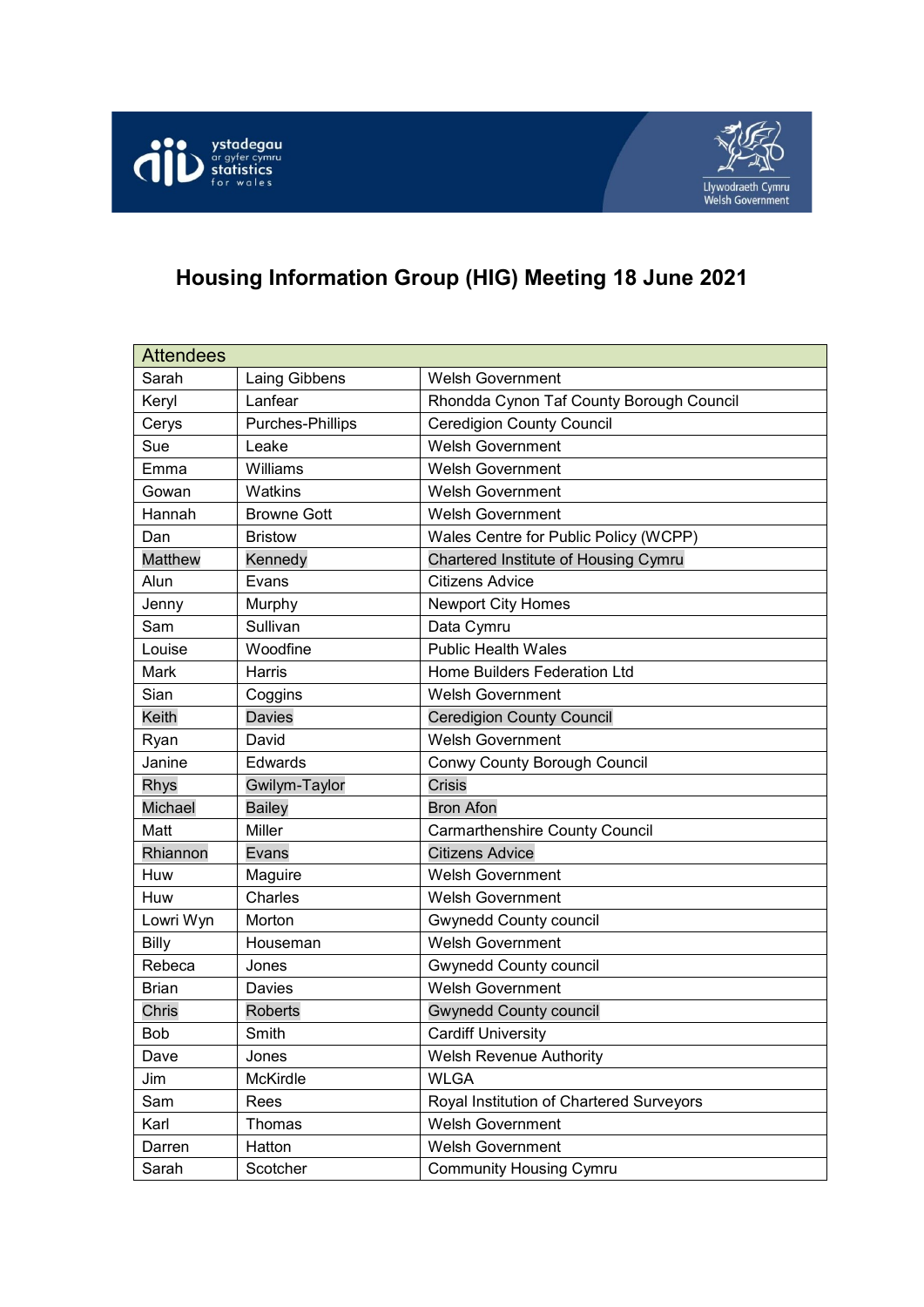| Kirsty | Wells         | Housemark                        |
|--------|---------------|----------------------------------|
| Nia    | <b>Roblin</b> | United Welsh Housing Association |
| Craig  | McLeod        | Welsh Government                 |
| Simon  | White         | Welsh Government                 |
| Paul   | Robinson      | Welsh Government                 |
| Iddon  | Edwards       | Welsh Government                 |

| Apologies   |               |                                       |  |
|-------------|---------------|---------------------------------------|--|
| Helen       | Bevan-Jones   | <b>Bron Afon</b>                      |  |
| <b>Nick</b> | <b>Morris</b> | Crisis                                |  |
| Chantal     | Jordan        | <b>Carmarthenshire County Council</b> |  |
| Angie       | Bowen         | <b>Carmarthenshire County Council</b> |  |
| Laura       | Morgan        | <b>NHS Wales</b>                      |  |
| Ross        | Thomas        | Tai Pawb                              |  |

#### **1. Welcome and Introduction**

Amelia John (AJ), Welsh Government (WG) welcomed everyone to the meeting.

#### **2. Minutes of last meeting and discussion around purpose of Group**

The minutes of the previous meeting were accepted. AJ introduced a discussion requesting feedback on whether the meetings are useful and how they can be improved. The following questions were discussed:

Q1. Are you getting what you want from these meetings?

Q2. Are the Frequency and duration of the meetings appropriate?

Q3. Are any organisations missing from the meetings?

The general responses were that the meetings were valuable for informing what is happening across the sector and in helping to shape thinking. The current duration and frequency of meetings were agreed to be the best option. Additionally, it was agreed that in future, prior to the meetings, prompts should be sent out to members on whether they would like to add to the agenda or present their own items.

**Action:** Secretariat to invite members to contribute to meeting agenda prior to meetings in future

#### **3. New Government and their housing priorities for the term**

AJ discussed the Programme for Government (PfG), [Welsh Government -](https://gov.wales/sites/default/files/publications/2021-06/programme-for-government-2021-to-2026.pdf) [Programme for Government.](https://gov.wales/sites/default/files/publications/2021-06/programme-for-government-2021-to-2026.pdf) Key areas mentioned include:

- Building a stronger, greener economy
- Making Welsh cities, towns and villages better places to live and work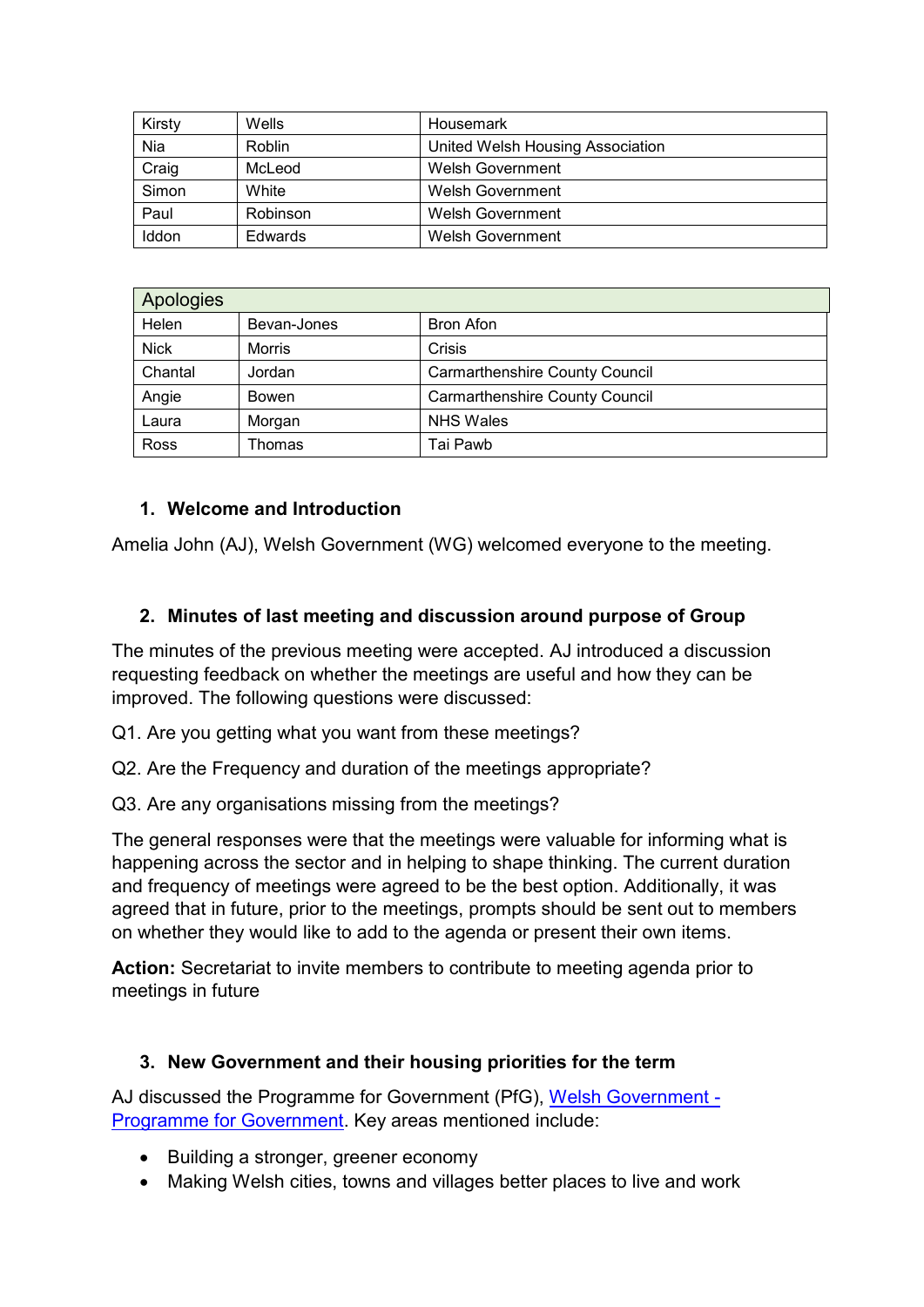- Build 20,000 new low carbon social homes for rent
- Reform homelessness services
- Decarbonise more homes
- Create a Welsh Language community housing plan

The discussion following this focused on:

- Work around town centres to become places to live, work, leisure and learn in the wake of COVID.
- The Help to Buy scheme as a significant lever for good standards

### **4. Housing Statistics and Research Update (including discussion on housing statistic outputs in 2021-22)**

Scott Clifford (SC) introduced himself as the new Head of Housing Statistics. SC presented on proposals in regards to WG data collection and statistical outputs for Housing Statistics, referencing the following document [Proposals for housing data](https://gov.wales/proposals-housing-data-collections-and-statistical-outputs-2021-22-html)  [collections and statistical outputs 2021-22 \[HTML\] | GOV.WALES.](https://gov.wales/proposals-housing-data-collections-and-statistical-outputs-2021-22-html)

The presentation identified some key proposals outlined in the paper:

- Committed to continuing monthly management information (MI) on homelessness to continue until at least March 2022
- The Statutory homelessness collection and release for 2020-21 will be collected and published. However quarterly and headline statistics will not be requested or published
- New house build data for 2020-21 will be collected and published annually only.
- Timetable and commissioning of some data collections will take place later than previous years

Following this a key discussion focussed on the proposed changes to the frequency of the new house build data collection (changed to annual collection). Mark Harris (MH) suggested this will make it difficult to compare with previous years. Additionally it was suggested that the private sector house builders feature less and less in the statistics and they rely on this output for demonstrating the industry's contribution. Others noted the potential inability to compare housebuilding rates across the UK or made suggestions relating to potentially increasing frequency at a later date.

Jenny Murphy (JM), discussed the trade-off that may occur when we are stream lining our data collection and outputs that they maintain their robustness.

Gowan Watkins (GW), WG, mentioned only collecting what data is needed and the importance of removing duplication of data whilst improving quality.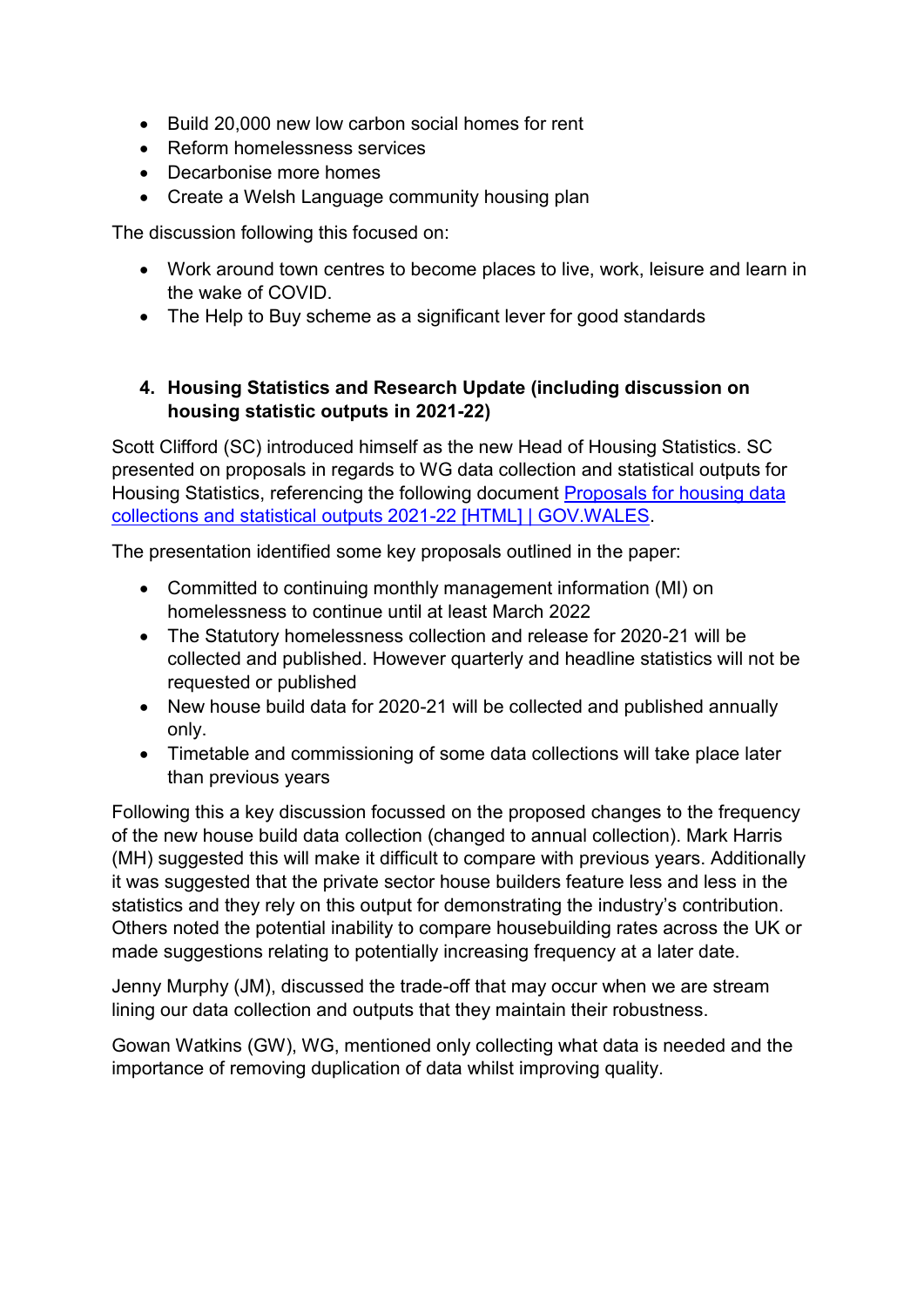### **5. GSR literature review on overcrowding**

Hannah Browne Gott (HBG), WG, presented an overview and results of the literature on overcrowding within Black, Asian, and Minority Ethnic communities. The presentation consisted of the following sections:

- Context for the review following COVID there were lots of questions on how cases and deaths interacted with housing circumstances (particularly overcrowding)
- Aims of the review look into overcrowding and the impacts on different groups within ethnic minority communities. Identify the drivers of overcrowding, and whether the impacts of overcrowding were different across housing tenures.
- Methodology and sample a systematic literature review was carried out
- Limitations much of the limitations of the review revolved around the lack of good quality and up to date evidence relating to ethnic minority groups and overcrowding.

The discussions following this presentation focused on topics such; the importance of this research, in particular in ensuring all parts of the community are served in terms of housing needs, are we meeting their needs through social housing or are we potentially forcing members of the community into private sector. AJ mentioned the work undertaken for the consultation Race Equality Action Plan where groups from some ethnic minority communities were identified as wanting increased access to larger properties. Strong emphasis on diversity and meeting community needs.

### **6. Update on the Race Equality Action Plan; housing and accommodation**

AJ presented an update on the [Race Equality](https://gov.wales/race-equality-action-plan-anti-racist-wales) Action Plan (REAP) - Race Equality [Action Plan: An Anti-racist Wales | GOV.WALES.](https://gov.wales/race-equality-action-plan-anti-racist-wales) Following the Black Lives Matter (BLM) movement and the COVID pandemic highlighting the depth of inequality the government made the decision to work towards an anti-racist Wales. Focused on the need for representation from Black, Asian and minority ethnic groups within all levels and embedded anti-racism. The closing date for the consultation has been extended to 15 July 2021.

Some initial feedback from the consultation suggests some members of ethnic minority communities are forced to go the Private Rented Sector (PRS) where standards are potentially more of an issue. Need to ensure standards in the PRS are improved. Additionally, there is a need to improve engagement with the ethnic minority communities in order to better inform policy development. Included in the Plan are specific goals relating to inequality faced by Gypsy Roma traveller communities.

Discussed the future for the REAP and once consultations are finished a plan will be developed, in particular the Race Disparity Unit commitment within the PfG was identified.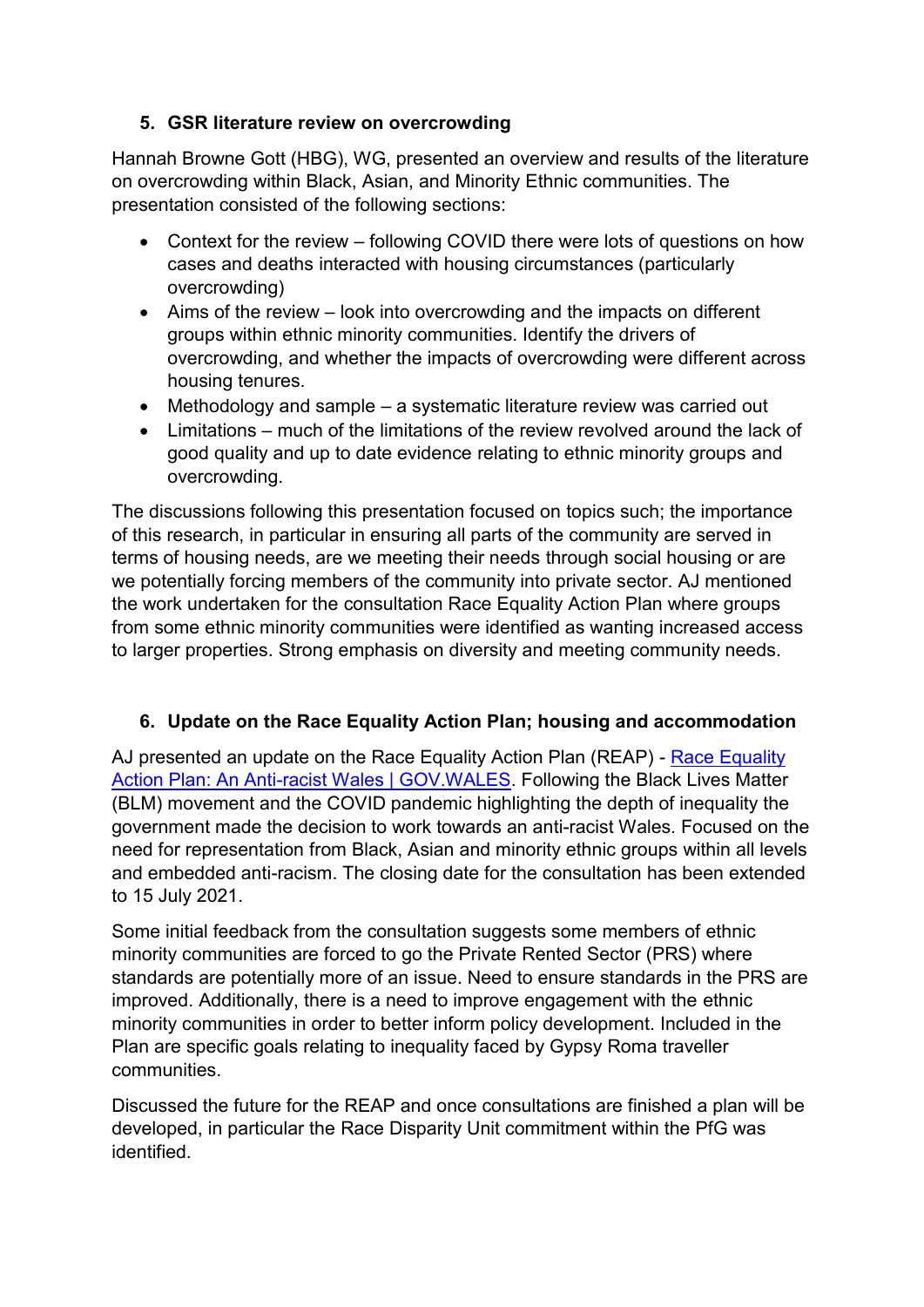Once the plan has been launched more information will be reported to the members.

## **7. Bringing together housing safety regulations and improvement**

This agenda item was not covered.

### **8. Update on 2021 Census and housing outputs – paper & Q&Q**

Sue Leake (SL), WG gave an update on the 2021 Census, in particular the housing outputs.

The last meeting regarding this topic was in January where members from the ONS came to talk about the census. This agenda item provided an update on what has happened since January. The main Census had a response rate of 97 percent; within Wales all Local Authorities (LAs) exceeded a 90 percent response rate. The housing statistics team are continuing to engage with the ONS on topics such as: number of dwellings, second homes, identifying multigenerational households, overcrowding and under occupancy. It is expected that the ONS will start to release data from March 2022.

Following this the discussion focused on:

- David Jones (DJ) raised the potential issue of house owners being unable to access their property due to COVID and the impact this might have had on the Census
- AJ expressed interest in understanding the demographics of those who do not complete the Census.

### **9. Second Homes**

AJ introduced this agenda as focusing on the prevalence of second homes within certain geographies and the impacts on Welsh speaking communities. SC then proceeded with the [presentation](https://gov.wales/sites/default/files/publications/2021-06/housing-information-group-18-june-2021-second-homes.pptx) about data sources on second homes and their strengths / limitations, with a few key messages:

- o There is no single definition of what a second home is
- o No data source specifically aimed at understanding second home ownership
- o There is a need for more data sources below Local Authority level
- $\circ$  A range of data are available from the Census 2011. Council tax data and the Welsh Revenue Authority Land Transaction Tax data but each have their limitations and should be used with care.

After the presentation the following discussions occurred:

 It was suggested that local intelligence was needed when considering the data available and the impact on local communities. For example, some